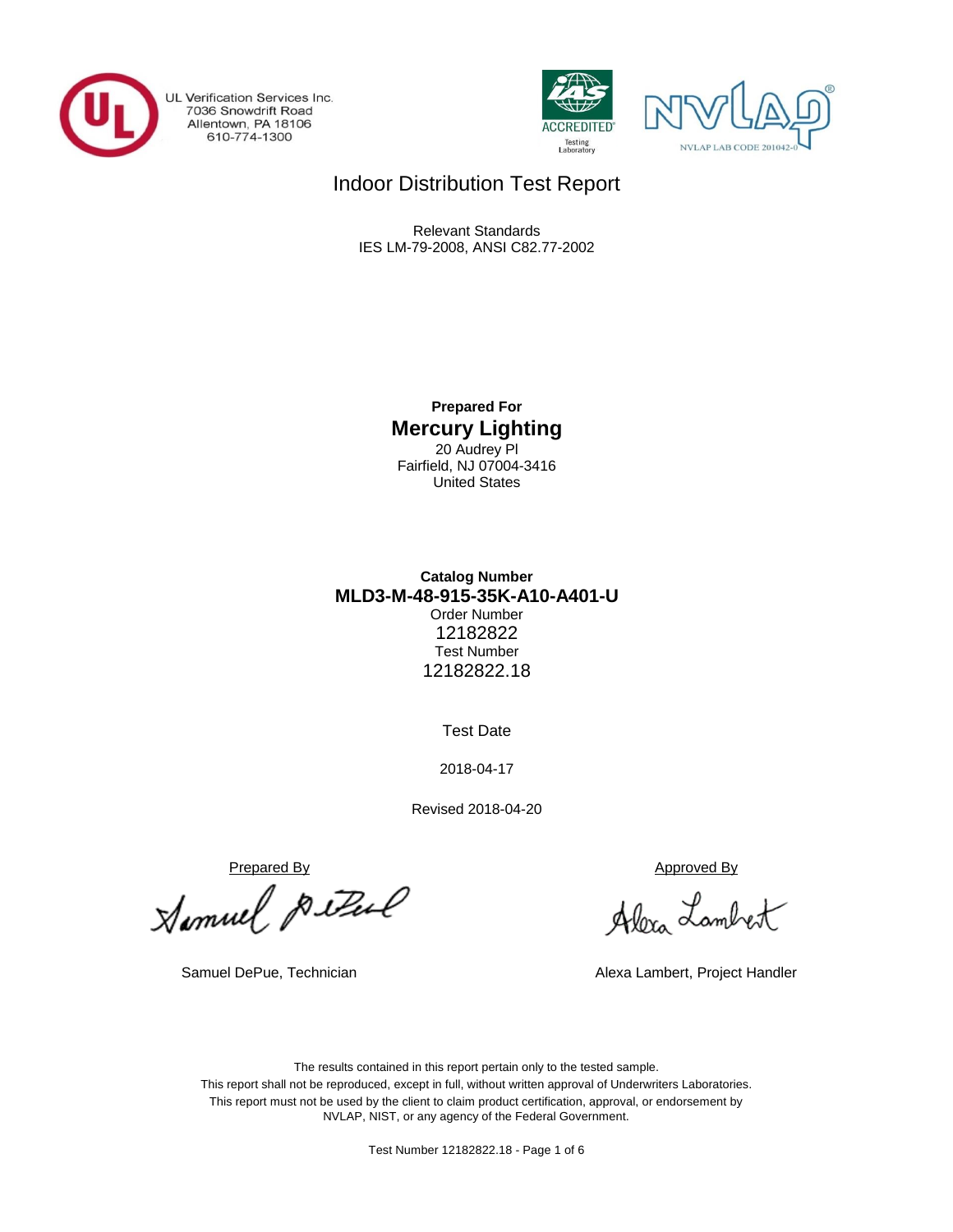

**Lamp:**<br>Mounting:<br>Ballast/Driver: **Lamp:** 96 white LEDs

**Ballast/Driver:** Philips XI040C110V054BST1 **Luminaire Description:** Extruded aluminum housing, frosted lens enclosure







#### **Luminaire Characteristics**

Luminous Length: Luminous Width: Luminous Height:

48.00 in. 3.750 in. 1.00 in.

#### **Summary of Results Test Conditions**

 Maximum Candela: 919 Candela Luminaire Efficacy: Total Luminaire Output:

3671 Lumens

| <b>Test Temperature:</b> | 25.3 °C   |       |
|--------------------------|-----------|-------|
| Voltage:                 | 120.1 VAC |       |
| Current:                 | 0.3045A   |       |
| Power:                   | 36.43 W   |       |
| Power Factor:            | 0.996     |       |
| Frequency:               |           | 60 Hz |
| Current THD:             | 6.88 %    |       |
|                          |           |       |

Laboratory results may not be representative of field performance Ballast factors have not been applied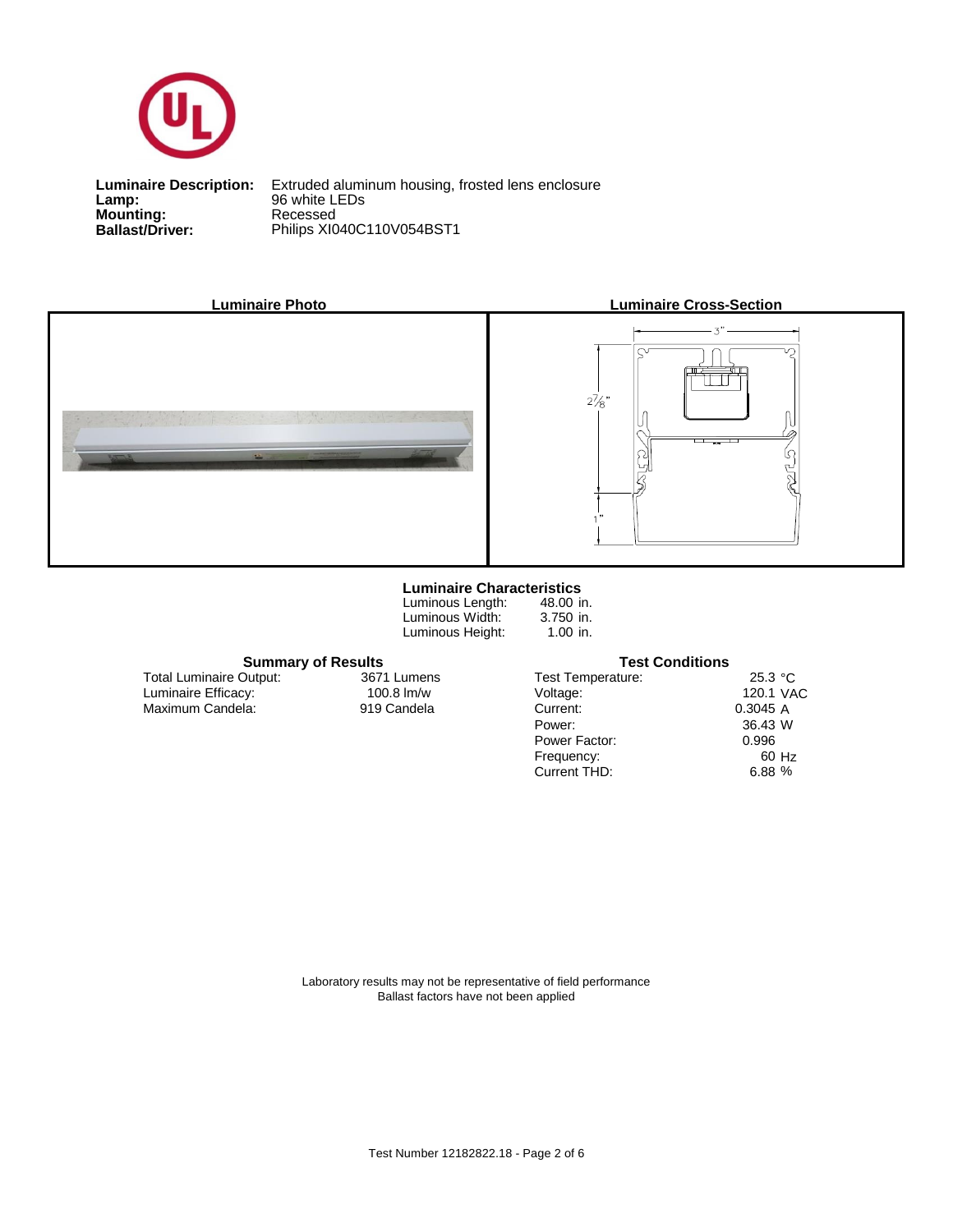

# **Distribution - Goniophotometer**

| <b>Distribution Test Conditions</b> |                |                                                                                                 |         |       |       |       |  |  |  |  |
|-------------------------------------|----------------|-------------------------------------------------------------------------------------------------|---------|-------|-------|-------|--|--|--|--|
| <b>Temperature</b>                  | <b>Voltage</b> | <b>Current THD</b><br><b>Power Factor</b><br><b>Frequency</b><br><b>Power</b><br><b>Current</b> |         |       |       |       |  |  |  |  |
| 25.3 °C                             | 120.1 VAC      | 0.3045A                                                                                         | 36.43 W | 0.996 | 60 Hz | 6.88% |  |  |  |  |
|                                     |                |                                                                                                 |         |       |       |       |  |  |  |  |
|                                     |                |                                                                                                 |         |       |       |       |  |  |  |  |
| <b>Summary of Results</b>           |                |                                                                                                 |         |       |       |       |  |  |  |  |



#### **Zonal Lumen Summary**

| Zone      | Lumens | % of Luminaire | Zone    | Lumens | % of Luminaire | Zone    | Lumens | % of Luminaire |
|-----------|--------|----------------|---------|--------|----------------|---------|--------|----------------|
| $0 - 5$   | 21.8   | 0.6%           | 60-65   | 233.2  | 6.4%           | 120-125 | 31.9   | 0.9%           |
| $5 - 10$  | 65.0   | $.8\%$         | 65-70   | 207.9  | 5.7%           | 125-130 | 24.1   | 0.7%           |
| $10 - 15$ | 106.6  | 2.9%           | 70-75   | 177.6  | 4.8%           | 130-135 | 17.2   | 0.5%           |
| 15-20     | 145.3  | 4.0%           | 75-80   | 145.8  | 4.0%           | 135-140 | 11.2   | 0.3%           |
| $20 - 25$ | 180.1  | 4.9%           | 80-85   | 114.0  | 3.1%           | 140-145 | 6.4    | 0.2%           |
| 25-30     | 210.1  | 5.7%           | 85-90   | 87.4   | 2.4%           | 145-150 | 2.8    | 0.1%           |
| $30 - 35$ | 234.3  | 6.4%           | 90-95   | 74.4   | 2.0%           | 150-155 | 0.7    | 0.0%           |
| $35 - 40$ | 252.2  | 6.9%           | 95-100  | 68.7   | 1.9%           | 155-160 | 0.0    | $0.0\%$        |
| 40-45     | 263.1  | 7.2%           | 100-105 | 62.8   | 1.7%           | 160-165 |        | $0.0\%$        |
| 45-50     | 267.0  | 7.3%           | 105-110 | 55.8   | 1.5%           | 165-170 |        | $0.0\%$        |
| 50-55     | 263.2  | 7.2%           | 110-115 | 48.1   | 1.3%           | 170-175 |        | $0.0\%$        |
| 55-60     | 251.9  | 6.9%           | 115-120 | 40.0   | 1.1%           | 175-180 |        | 0.0%           |

| Zone   | Lumens | % of Luminaire |
|--------|--------|----------------|
| 0-40   | 1215   | 33.1%          |
| 0-60   | 2261   | 61.6%          |
| 0-90   | 3227   | 87.9%          |
| 90-180 | 444    | 12.1%          |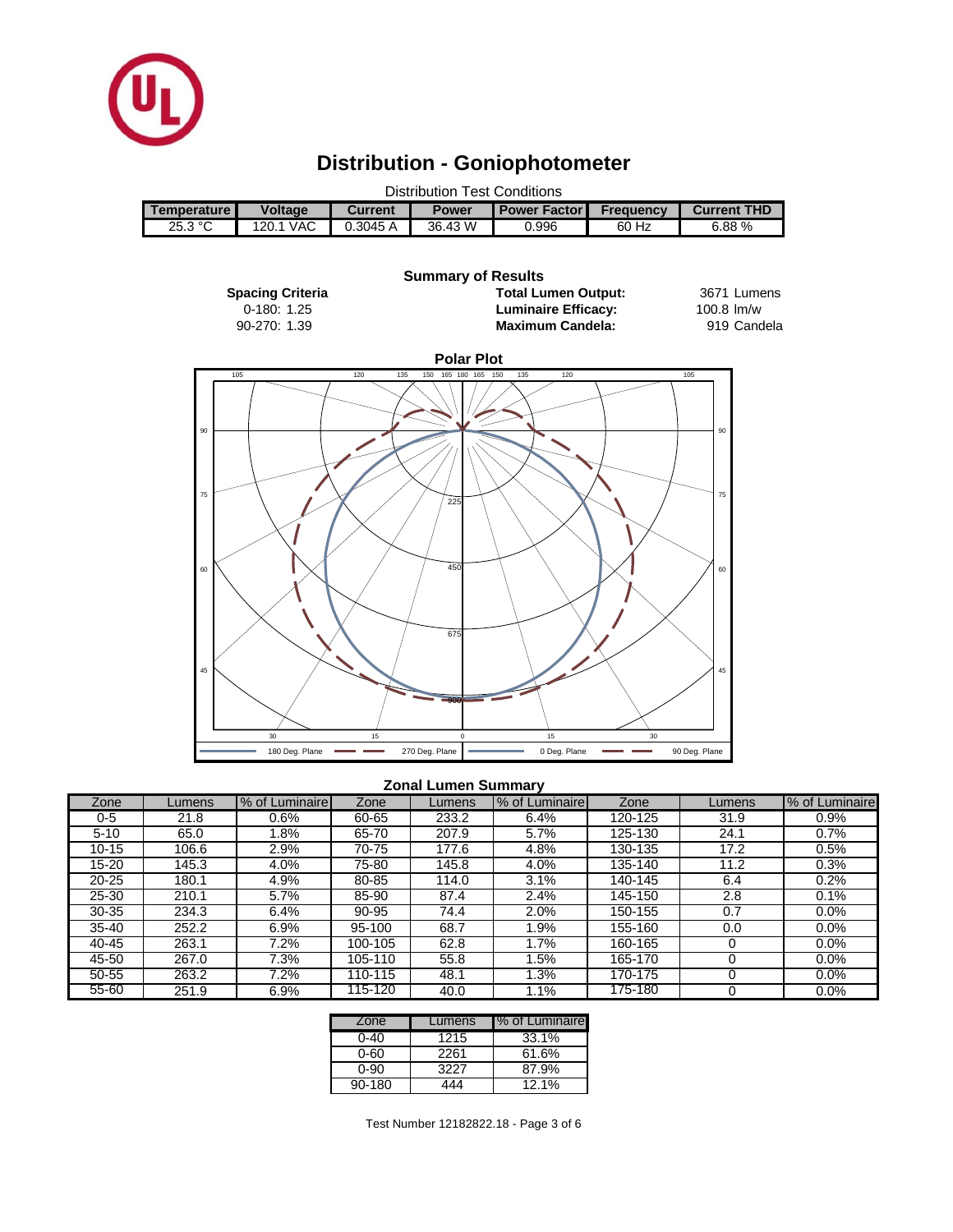

#### **Candela Tabulation**

|                 | Horizontal Angle (Degrees) |       |       |                    |       |       |       |       |         |       |       |       |       |       |       |       |
|-----------------|----------------------------|-------|-------|--------------------|-------|-------|-------|-------|---------|-------|-------|-------|-------|-------|-------|-------|
|                 | $\overline{0}$             | 22.5  | 45    | 67.5               | 90    | 112.5 | 135   | 157.5 | 180     | 202.5 | 225   | 247.5 | 270   | 292.5 | 315   | 337.5 |
| $\Omega$        | 913.9                      | 913.9 | 913.9 | 913.9              | 913.9 | 913.9 | 913.9 | 913.9 | 913.9   | 913.9 | 913.9 | 913.9 | 913.9 | 913.9 | 913.9 | 913.9 |
| 5               | 905.9                      | 911.0 | 911.4 | 913.2              | 918.6 | 913.2 | 911.4 | 911.0 | 905.9   | 911.0 | 911.4 | 913.2 | 918.6 | 913.2 | 911.4 | 911.0 |
| 10              | 893.5                      | 900.6 | 905.0 | 910.2              | 917.4 | 910.2 | 905.0 | 900.6 | 893.5   | 900.6 | 905.0 | 910.2 | 917.4 | 910.2 | 905.0 | 900.6 |
| 15              | 873.5                      | 883.8 | 892.1 | 899.7              | 907.5 | 899.7 | 892.1 | 883.8 | 873.5   | 883.8 | 892.1 | 899.7 | 907.5 | 899.7 | 892.1 | 883.8 |
| 20              | 845.9                      | 859.9 | 873.0 | 883.7              | 893.4 | 883.7 | 873.0 | 859.9 | 845.9   | 859.9 | 873.0 | 883.7 | 893.4 | 883.7 | 873.0 | 859.9 |
| 25              | 812.1                      | 828.7 | 847.3 | 863.3              | 874.8 | 863.3 | 847.3 | 828.7 | 812.1   | 828.7 | 847.3 | 863.3 | 874.8 | 863.3 | 847.3 | 828.7 |
| 30              | 770.8                      | 791.2 | 816.3 | 837.8              | 851.3 | 837.8 | 816.3 | 791.2 | 770.8   | 791.2 | 816.3 | 837.8 | 851.3 | 837.8 | 816.3 | 791.2 |
| 35              | 724.2                      | 747.6 | 781.3 | 806.6              | 821.4 | 806.6 | 781.3 | 747.6 | 724.2   | 747.6 | 781.3 | 806.6 | 821.4 | 806.6 | 781.3 | 747.6 |
| 40              | 670.7                      | 698.4 | 740.9 | 769.6              | 785.5 | 769.6 | 740.9 | 698.4 | 670.7   | 698.4 | 740.9 | 769.6 | 785.5 | 769.6 | 740.9 | 698.4 |
| 45              | 615.4                      | 645.4 | 695.7 | 727.0              | 744.0 | 727.0 | 695.7 | 645.4 | 615.4   | 645.4 | 695.7 | 727.0 | 744.0 | 727.0 | 695.7 | 645.4 |
| 50              | 550.4                      | 589.3 | 643.8 | 679.5              | 697.4 | 679.5 | 643.8 | 589.3 | 550.4   | 589.3 | 643.8 | 679.5 | 697.4 | 679.5 | 643.8 | 589.3 |
| 55              | 483.5                      | 527.3 | 587.8 | 625.7              | 644.1 | 625.7 | 587.8 | 527.3 | 483.5   | 527.3 | 587.8 | 625.7 | 644.1 | 625.7 | 587.8 | 527.3 |
| 60              | 411.1                      | 462.4 | 524.6 | 567.3              | 585.8 | 567.3 | 524.6 | 462.4 | 411.1   | 462.4 | 524.6 | 567.3 | 585.8 | 567.3 | 524.6 | 462.4 |
| 65              | 336.6                      | 391.8 | 458.1 | 504.5              | 522.6 | 504.5 | 458.1 | 391.8 | 336.6   | 391.8 | 458.1 | 504.5 | 522.6 | 504.5 | 458.1 | 391.8 |
| 70              | 255.8                      | 318.0 | 388.1 | 438.1              | 455.8 | 438.1 | 388.1 | 318.0 | 255.8   | 318.0 | 388.1 | 438.1 | 455.8 | 438.1 | 388.1 | 318.0 |
| $\overline{75}$ | 179.3                      | 244.9 | 320.3 | 372.7              | 390.2 | 372.7 | 320.3 | 244.9 | 179.3   | 244.9 | 320.3 | 372.7 | 390.2 | 372.7 | 320.3 | 244.9 |
| 80              | 105.2                      | 177.3 | 256.1 | 309.9              | 327.7 | 309.9 | 256.1 | 177.3 | 105.2   | 177.3 | 256.1 | 309.9 | 327.7 | 309.9 | 256.1 | 177.3 |
| 85              | 44.1                       | 119.3 | 199.5 | 251.4              | 268.6 | 251.4 | 199.5 | 119.3 | 44.1    | 119.3 | 199.5 | 251.4 | 268.6 | 251.4 | 199.5 | 119.3 |
| 90              | 11.2                       | 82.9  | 160.2 | 209.8              | 226.7 | 209.8 | 160.2 | 82.9  | 11.2    | 82.9  | 160.2 | 209.8 | 226.7 | 209.8 | 160.2 | 82.9  |
| 95              | 9.8                        | 72.2  | 146.4 | 194.2              | 210.4 | 194.2 | 146.4 | 72.2  | 9.8     | 72.2  | 146.4 | 194.2 | 210.4 | 194.2 | 146.4 | 72.2  |
| 100             | 8.8                        | 63.6  | 136.4 | 184.0              | 199.1 | 184.0 | 136.4 | 63.6  | 8.8     | 63.6  | 136.4 | 184.0 | 199.1 | 184.0 | 136.4 | 63.6  |
| 105             | 8.1                        | 53.9  | 124.9 | 172.3              | 187.6 | 172.3 | 124.9 | 53.9  | 8.1     | 53.9  | 124.9 | 172.3 | 187.6 | 172.3 | 124.9 | 53.9  |
| 110             | 7.2                        | 43.7  | 111.8 | 158.0              | 174.4 | 158.0 | 111.8 | 43.7  | 7.2     | 43.7  | 111.8 | 158.0 | 174.4 | 158.0 | 111.8 | 43.7  |
| 115             | 6.4                        | 33.3  | 97.5  | $\overline{1}41.6$ | 158.2 | 141.6 | 97.5  | 33.3  | 6.4     | 33.3  | 97.5  | 141.6 | 158.2 | 141.6 | 97.5  | 33.3  |
| 120             | 5.3                        | 22.6  | 82.5  | 124.1              | 140.5 | 124.1 | 82.5  | 22.6  | 5.3     | 22.6  | 82.5  | 124.1 | 140.5 | 124.1 | 82.5  | 22.6  |
| 125             | 4.2                        | 13.0  | 66.9  | 105.8              | 121.6 | 105.8 | 66.9  | 13.0  | 4.2     | 13.0  | 66.9  | 105.8 | 121.6 | 105.8 | 66.9  | 13.0  |
| 130             | 3.2                        | 5.0   | 50.9  | 86.8               | 101.2 | 86.8  | 50.9  | 5.0   | 3.2     | 5.0   | 50.9  | 86.8  | 101.2 | 86.8  | 50.9  | 5.0   |
| 135             | 2.3                        | 1.7   | 33.6  | 67.7               | 80.2  | 67.7  | 33.6  | 1.7   | 2.3     | 1.7   | 33.6  | 67.7  | 80.2  | 67.7  | 33.6  | 1.7   |
| 140             | 1.5                        | 0.9   | 18.4  | 48.6               | 59.3  | 48.6  | 18.4  | 0.9   | 1.5     | 0.9   | 18.4  | 48.6  | 59.3  | 48.6  | 18.4  | 0.9   |
| 145             | 0.6                        | 0.1   | 5.6   | 30.0               | 39.0  | 30.0  | 5.6   | 0.1   | 0.6     | 0.1   | 5.6   | 30.0  | 39.0  | 30.0  | 5.6   | 0.1   |
| 150             | 0.0                        | 0.0   | 0.0   | 12.0               | 19.9  | 12.0  | 0.0   | 0.0   | 0.0     | 0.0   | 0.0   | 12.0  | 19.9  | 12.0  | 0.0   | 0.0   |
| 155             | 0.0                        | 0.0   | 0.0   | 1.4                | 4.5   | 1.4   | 0.0   | 0.0   | 0.0     | 0.0   | 0.0   | 1.4   | 4.5   | 1.4   | 0.0   | 0.0   |
| 160             | 0.0                        | 0.0   | 0.0   | 0.0                | 0.0   | 0.0   | 0.0   | 0.0   | 0.0     | 0.0   | 0.0   | 0.0   | 0.0   | 0.0   | 0.0   | 0.0   |
| 165             | 0.0                        | 0.0   | 0.0   | 0.0                | 0.0   | 0.0   | 0.0   | 0.0   | 0.0     | 0.0   | 0.0   | 0.0   | 0.0   | 0.0   | 0.0   | 0.0   |
| 170             | 0.0                        | 0.0   | 0.0   | 0.0                | 0.0   | 0.0   | 0.0   | 0.0   | 0.0     | 0.0   | 0.0   | 0.0   | 0.0   | 0.0   | 0.0   | 0.0   |
| 175             | 0.0                        | 0.0   | 0.0   | 0.0                | 0.0   | 0.0   | 0.0   | 0.0   | 0.0     | 0.0   | 0.0   | 0.0   | 0.0   | 0.0   | 0.0   | 0.0   |
| 180             | 0.0                        | 0.0   | 0.0   | 0.0                | 0.0   | 0.0   | 0.0   | 0.0   | $0.0\,$ | 0.0   | 0.0   | 0.0   | 0.0   | 0.0   | 0.0   | 0.0   |

### **Average Luminance (cd/m<sup>2</sup> )**

|                                |    |      | Horizontal Angle (Degrees) |      |
|--------------------------------|----|------|----------------------------|------|
|                                |    |      | 45                         | 90   |
|                                |    | 7870 | 7870                       | 7870 |
| Angle<br>ees)                  | 45 | 7341 | 7041                       | 7153 |
| Vertical A<br>Degre<br>еğ<br>Ф | 55 | 7049 | 6840                       | 7003 |
|                                | 65 | 6565 | 6500                       | 6775 |
|                                | 75 | 5535 | 6060                       | 6507 |
|                                | 85 | 3521 | 5930                       | 6556 |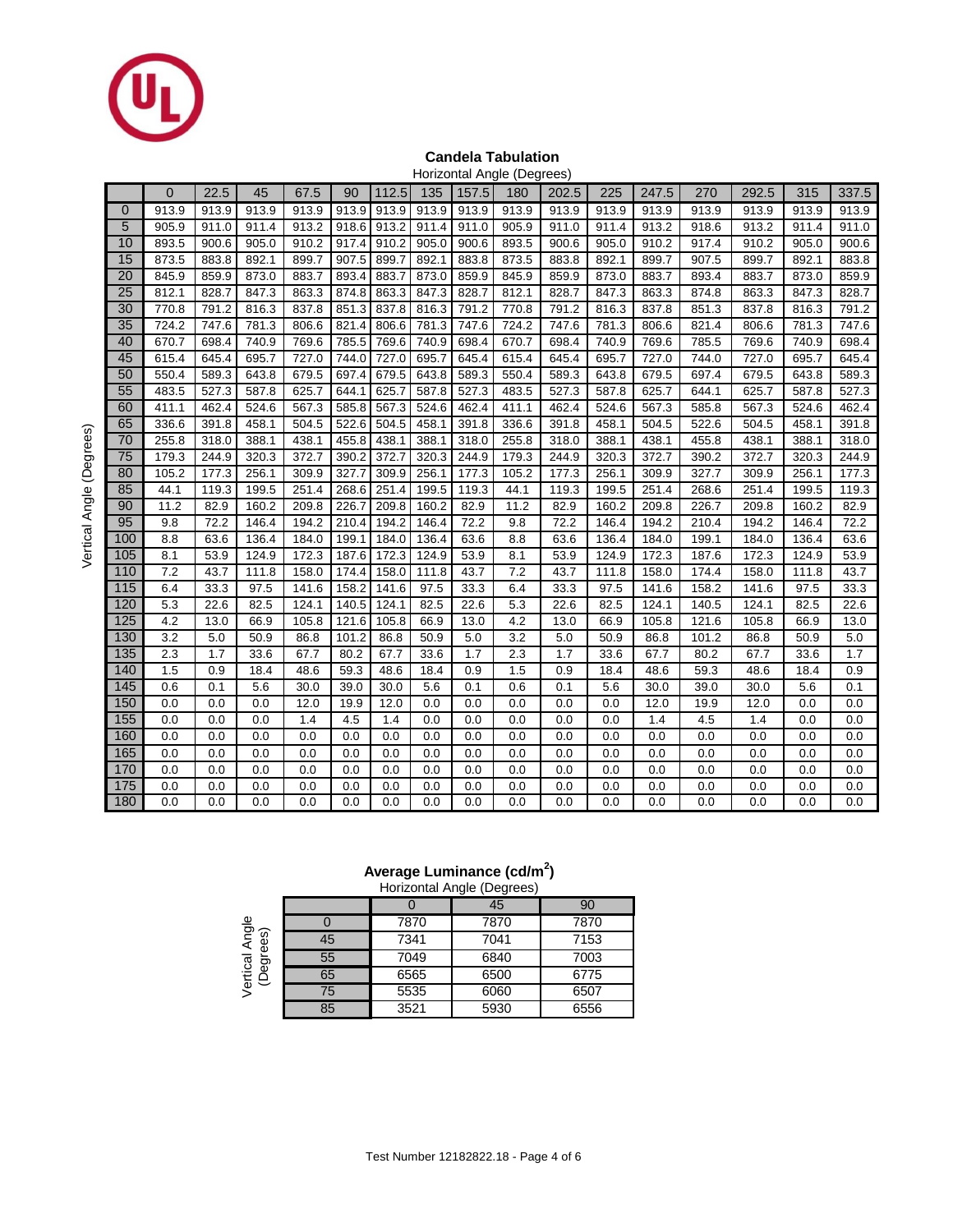

## **Utilization of Lumens - Zonal Cavity Method**

| <b>Effective Floor Cavity Reflectance 20%</b> |      |      |      |      |      |      |      |      |      |      |                                                                 |      |      |      |      |      |      |      |
|-----------------------------------------------|------|------|------|------|------|------|------|------|------|------|-----------------------------------------------------------------|------|------|------|------|------|------|------|
| <b>Ceiling Cavity</b><br>Reflectance          | 80   |      |      |      |      | 70   |      |      |      | 50   |                                                                 |      | 30   |      |      | 10   |      |      |
| Wall<br>Reflectance                           | 70   | 50   | 30   | 10   | 70   | 50   | 30   | 10   | 50   | 30   | 10                                                              | 50   | 30   | 10   | 50   | 30   | 10   |      |
| <b>Room Cavity</b><br>Ratio (RCR)             |      |      |      |      |      |      |      |      |      |      | Values are expressed as Lumens delivered to the task surface ** |      |      |      |      |      |      |      |
|                                               | 4264 | 4264 | 4264 | 4264 | 4113 | 4113 | 4113 | 4113 | 3832 | 3832 | 3832                                                            | 3574 | 3574 | 3574 | 3338 | 3338 | 3338 | 3227 |
|                                               | 3814 | 3608 | 3424 | 3257 | 3665 | 3480 | 3313 | 3162 | 3240 | 3104 | 2980                                                            | 3019 | 2910 | 2810 | 2816 | 2730 | 2649 | 2538 |
| $\overline{2}$                                | 3436 | 3100 | 2822 | 2588 | 3294 | 2991 | 2738 | 2523 | 2786 | 2577 | 2396                                                            | 2598 | 2426 | 2275 | 2423 | 2284 | 2159 | 2051 |
| 3                                             | 3113 | 2696 | 2373 | 2115 | 2981 | 2603 | 2306 | 2067 | 2427 | 2178 | 1973                                                            | 2265 | 2057 | 1883 | 2115 | 1943 | 1795 | 1692 |
|                                               | 2838 | 2371 | 2029 | 1768 | 2716 | 2291 | 1975 | 1731 | 2141 | 1872 | 1659                                                            | 2001 | 1773 | 1588 | 1871 | 1679 | 1520 | 1422 |
| 5                                             | 2600 | 2106 | 1760 | 1505 | 2489 | 2037 | 1716 | 1476 | 1908 | 1631 | 1418                                                            | 1787 | 1549 | 1362 | 1674 | 1471 | 1308 | 1215 |
| 6                                             | 2394 | 1886 | 1545 | 1301 | 2293 | 1827 | 1509 | 1277 | 1715 | 1437 | 1230                                                            | 1610 | 1369 | 1185 | 1512 | 1303 | 1140 | 1052 |
|                                               | 2215 | 1703 | 1371 | 1139 | 2123 | 1652 | 1340 | 1119 | 1554 | 1280 | 1080                                                            | 1462 | 1222 | 1042 | 1376 | 1166 | 1005 | 922  |
| 8                                             | 2057 | 1548 | 1228 | 1008 | 1974 | 1503 | 1201 | 991  | 1417 | 1150 | 959                                                             | 1337 | 1100 | 926  | 1261 | 1051 | 895  | 817  |
| 9                                             | 1919 | 1416 | 1108 | 900  | 1843 | 1376 | 1085 | 886  | 1301 | 1041 | 858                                                             | 1230 | 997  | 831  | 1162 | 955  | 804  | 731  |
| 10                                            | 1796 | 1303 | 1007 | 811  | 1727 | 1268 | 987  | 799  | 1201 | 948  | 775                                                             | 1137 | 911  | 751  | 1077 | 874  | 727  | 659  |

| <b>Beam and Field Information</b> |               |  |  |  |  |  |  |  |
|-----------------------------------|---------------|--|--|--|--|--|--|--|
| CIE Type:                         | Semi-Direct   |  |  |  |  |  |  |  |
| Center Beam Intenisty:            | 913.9 Candela |  |  |  |  |  |  |  |
| Central Cone Intensity:           | 913 Candela   |  |  |  |  |  |  |  |
| Beam Flux:                        | 2481.7 Lumens |  |  |  |  |  |  |  |
| Beam Angle (0-180):               | 114.0 Degrees |  |  |  |  |  |  |  |
| Beam Angle (90-270):              | 139.8 Degrees |  |  |  |  |  |  |  |
| Field Angle (0-180):              | 162.0 Degrees |  |  |  |  |  |  |  |
| Field Angle (90-270):             | 264.7 Degrees |  |  |  |  |  |  |  |